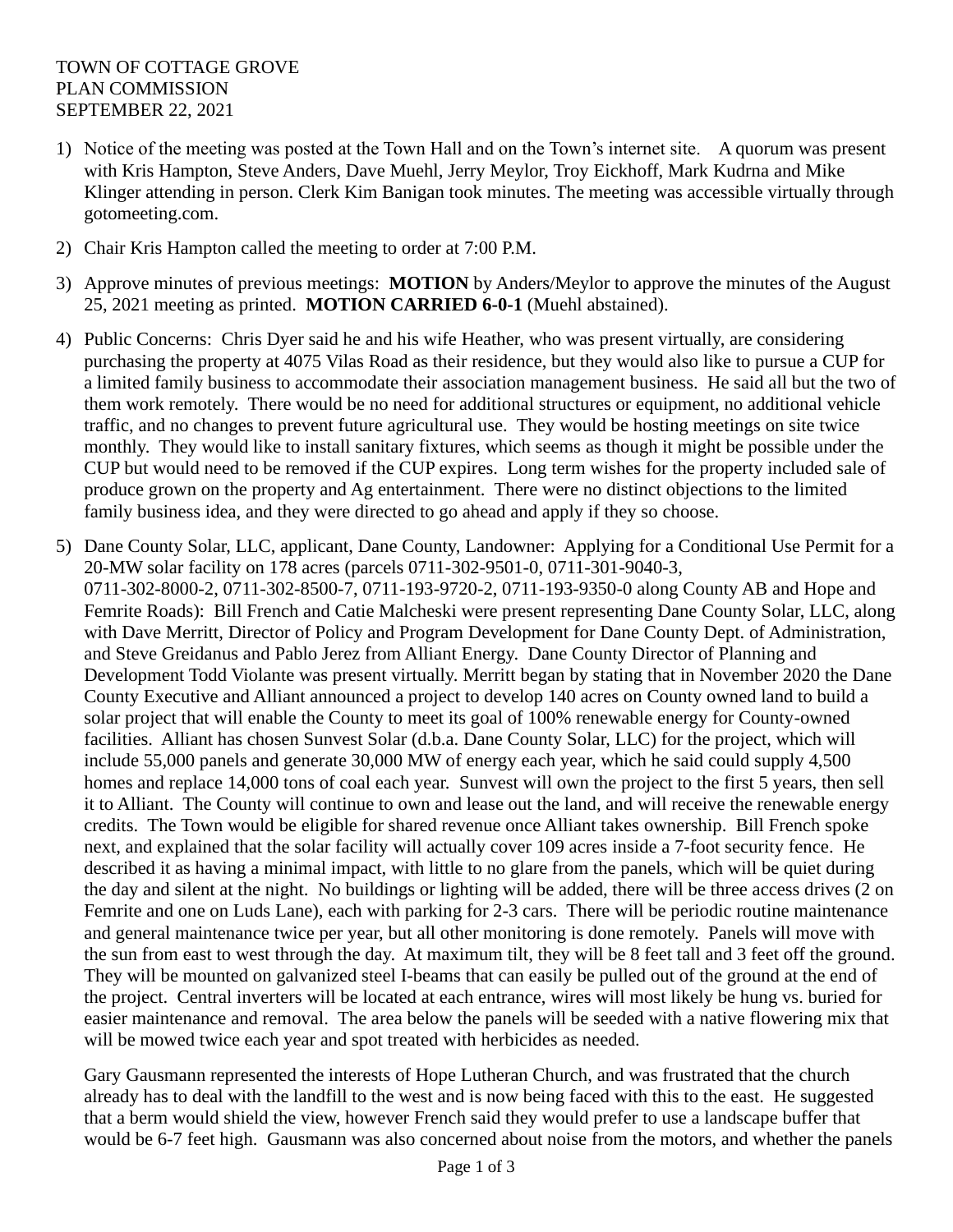release any pollutants. French said the panels are composed of all inert components.

Mike Niebuhr, 3124 Luds Lane, asked how this project fits with the plans to relocate County Highway AB. French was not aware of the plans, Merritt was but did not have any definitive answers.

Brian Pook, 3599 South Hope Road, was online and asked about batteries. French said none are proposed at this time, power is fed directly into the grid, to the substation near McFarland. Pook asked if there is a decibel rating for the motors that move the panels every 10 minutes to track the sun. He said panels are on a string, they don't all have their own motors. He did not know how many panels are on each string, or what the decibel rating is, but will find out.

Lori Pook, 3599 South Hope Road, was also online and expressed her objection to this request for a conditional use permit, stating that it will ruin the look and feel of the neighborhood. She said they moved here specifically to live in an agricultural neighborhood.

Hampton asked about stormwater control, French said they will work through the requirements with the County, but they are not anticipating any since there will be no impervious surfaces added.

Anders asked how the vertical expansion of the landfill will affect the efficiency of the panels. French did not have an answer but will find out.

Eickhoff asked how heavy snow affects the efficiency of the panels. French said snow tends to slough off pretty easily, ice can be a bigger issue. Weather conditions are taken into account when efficiency ratings are calculated. Eickhoff also asked if deep snow hampers the tilting of the panels. Greidanus said the panels they plan to use will stop tilting if they hit snow, so it may affect efficiency but will not damage panels or motors. Being 3 feet of the ground, this is not usually a problem.

Jeff Wilson, 2889 Wittewood Lane, asked if any assessment of effects on property values has been made? French said assessments of other projects found they did not affect property values, other than for a brief period during construction. Wilson also asked the timeline for construction, French said they hope to start in the Spring of 2022, would take about 5 months, and would be done in a single phase. All staging will take on the property itself. No roads will be closed.

**MOTION** by Hampton/Anders to table until October 27<sup>th</sup> to allow the Clerk to publish the required notices. **MOTION CARRIED 7-0.**

6) Continued discussion on the update to the Comprehensive Plan, focusing on an opportunity for Plan Commission members to provide comments on the draft Land Use chapter of the Visions and Directions volume and the draft Future Land Use map provided for the August meeting: Hampton reiterated his question from last month about how the Town should go about balancing community interest in land use with preservation of landowner rights. There was a long discussion focused mostly on lot sizes, with thoughts that larger lots could provide the feeling of still being in the country.

The Utilities and Community Facilities Timetable on Figure 10 of the Visions and Directions volume were reviewed. All studies should be possible by 2030 rather than 2020.

Comprehensive Plan Priority Programs on Figure 11 were also reviewed. The Commission wanted to add a priority for maintaining the Koshkonong Creek. They thought that Agricultural Enterprise Areas needed to be initiated by landowners, and indicated they would support any such requests. They wondered if one could be used to block large solar installations. They questioned why the Town would prioritize seeking an amendment to the County Farmland Preservation Plan, and what exactly bio-based businesses entail. The